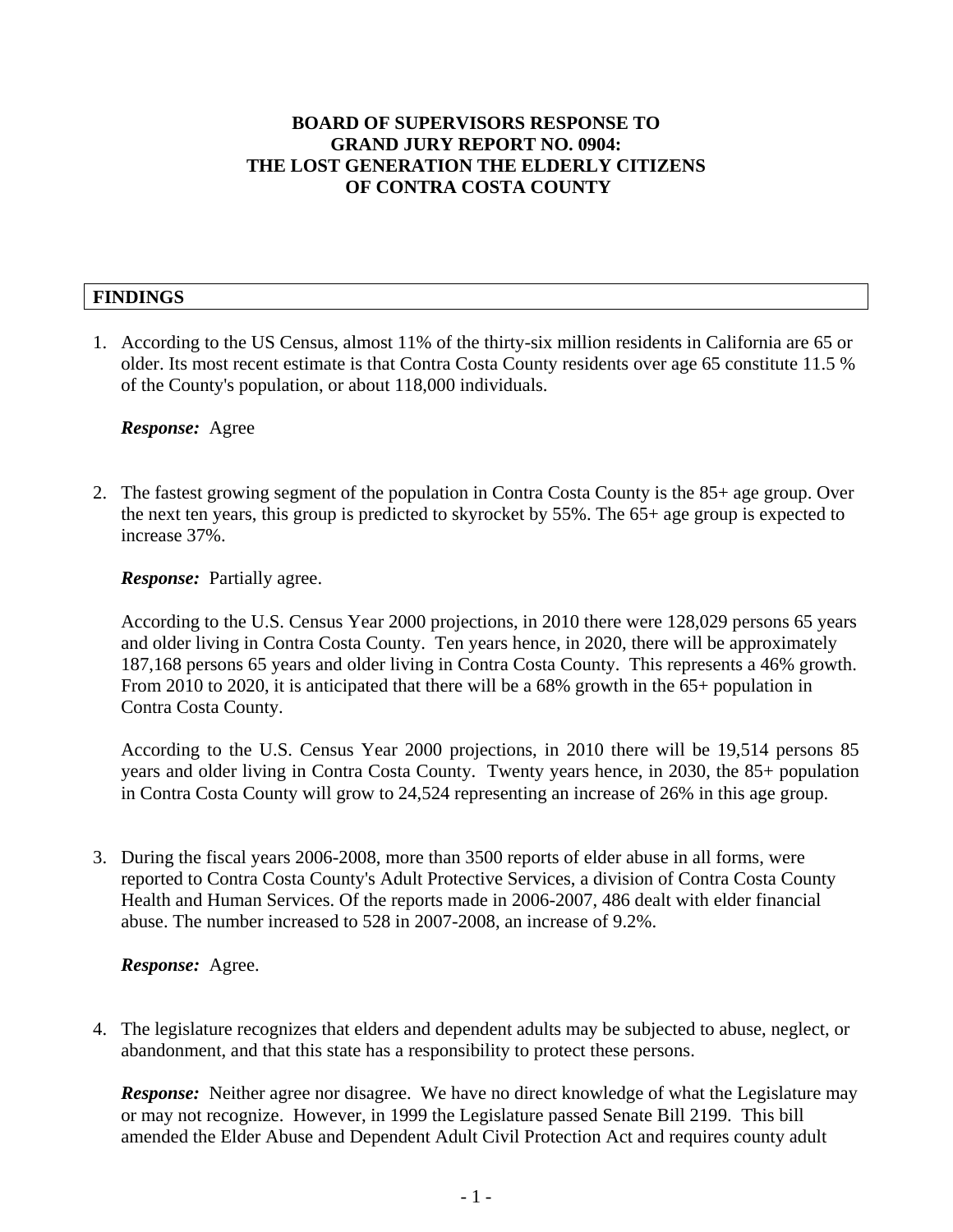protective services agencies to provide a program of services to maintain the safety of elders and dependent adults in the home and in the community.

5. Contra Costa County elderly residents, who lack financial, physical or mental health support, have little or no protective options provided by their local government

**Response:** Partially disagree. Adult Protective Services is mandated to provide protective services to Contra Costa County residents 65 years and older, as well as dependent adults. As of January 1, 2009, due to significant budget reductions impacting Adult Protective Services' staffing, protective services involving an investigation have been prioritized to focus primarily on perpetrator abuse, specifically physical and financial abuse cases involving Contra Costa County elderly residents and dependent adults.

6. The State mandates that Contra Costa County provide financial protective services to its most fragile citizens under the Elder Abuse and Dependent Adult Civil Protective Act.

*Response:* Agree.

7. Paid or unpaid individuals responsible for caring for elderly adults are mandated to report elder abuse. These mandated reporters include but are not limited to administrators, supervisors and licensed staff providing care and services to the elderly, APS employees, health practitioners (such as physicians and nurses), police officers, clergy members, employees of financial institutions, and elder or dependent adult care custodians. Care custodians include, for example, home health agency administrators and staff, and fire department members.

*Response:* Agree.

8. If a mandated reporter fails to report to an appropriate government agency, incidents of known or suspected abuse, he or she may incur a civil penalty in an action by the Attorney General, District Attorney or County Counsel.

*Response:* Agree. In addition there could be criminal penalties.

9. SB 1018 (The Financial Abuse Reporting Act of 2005), effective on January 1, 2007, requires Contra Costa County's APS agency to provide mandated reporters of suspected financial abuse of an elder or dependant adult with instructional materials. These materials define elder and dependent adult abuse and neglect, and also describes mandated reporters' obligation to report such abuse.

# *Response:* Agree.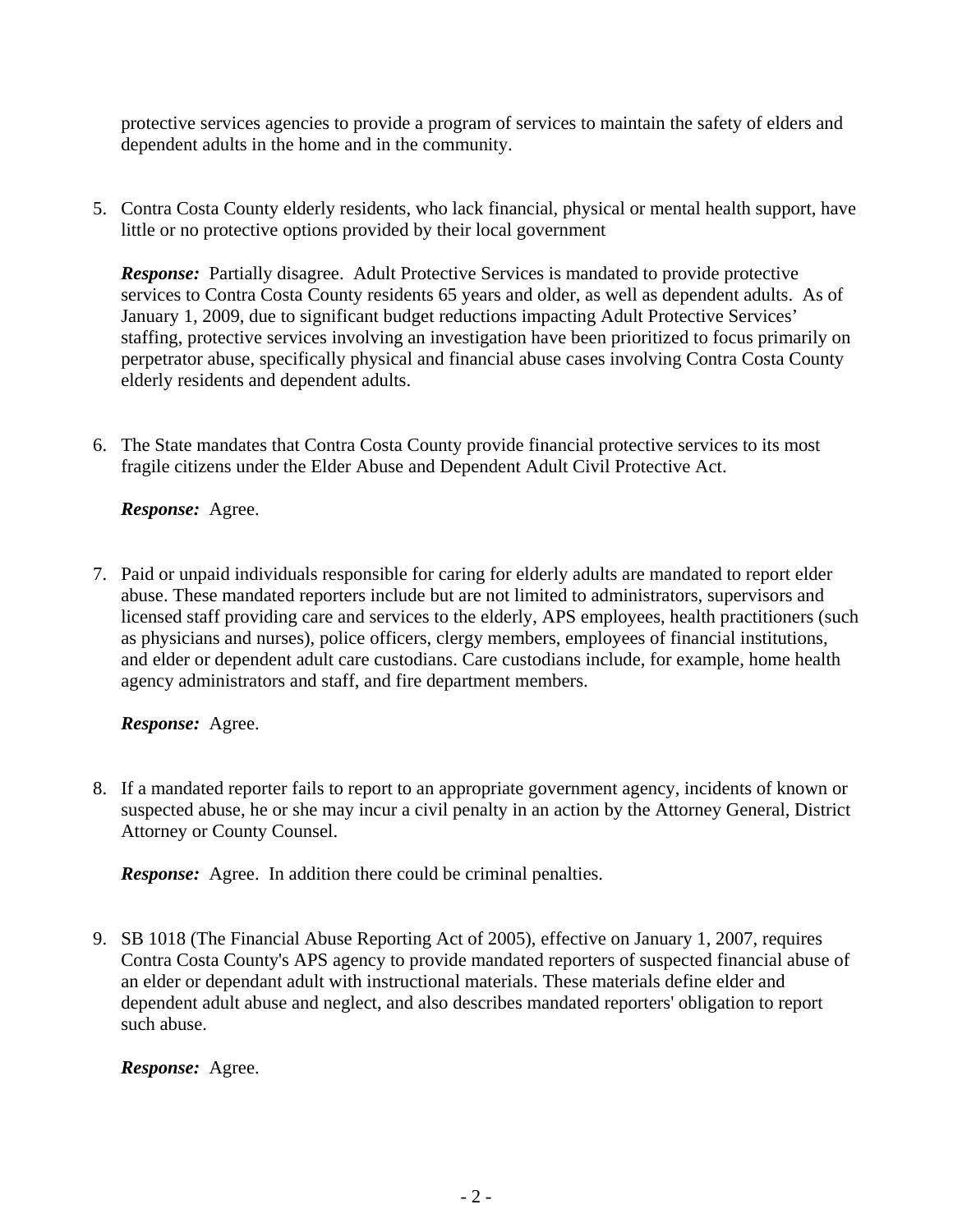10. About 25% of elder abuse cases are referred to law enforcement for possible criminal investigation.

*Response:* Agree.

11. Perpetrators of elder abuse include spouses and adult children, grandchildren, other relatives, caregivers, parents, siblings, service providers or caregivers, unknown persons or friends, and others.

*Response:* Agree.

12. Recognized experts estimate that only one in five cases of elder abuse in California is reported.

*Response:* Agree.

13. Adult Protective Services lost the following staff as of January I, 2009; one Public Health Nurse, one Mental Health Clinical Specialist, nine Social Workers, and two Social Work Supervisors.

*Response:* Agree.

14. Due to staff reductions, APS will no longer be able to provide case management services for the elderly victims of abuse and neglect in Contra Costa County.

**Response:** Partially disagree with this finding. Due to staff reductions, APS will prioritize investigation and case management capability to reports involving perpetrator abuse such as physical abuse and financial abuse. With limited social worker staff, APS will not be able to offer case management services to dependent and older adults suffering from self-neglect.

15. The protective net that APS has provided to the elderly will be reduced to referral of cases to police departments, hospitals, mental health and the public guardian's office.

**Response:** Partially disagree. Protective services will be provided by Contra Costa County APS to elder and dependent adult victims of abuse involving a perpetrator. Due to significant budget reductions, APS response to reports of victims of self neglect will be very limited and, as a result, many of these cases will surface in police departments, hospital emergency rooms, mental health clinics and the public guardian's office.

16. Outreach to the community regarding elder abuse and neglect, mandatory reporting, and elder financial abuse will no longer be provided due to APS staff reductions.

*Response:* Partially disagree. We are in agreement that outreach to the community regarding elder abuse and neglect, mandatory reporting and elder financial abuse will no longer be provided by APS due to APS staff reductions.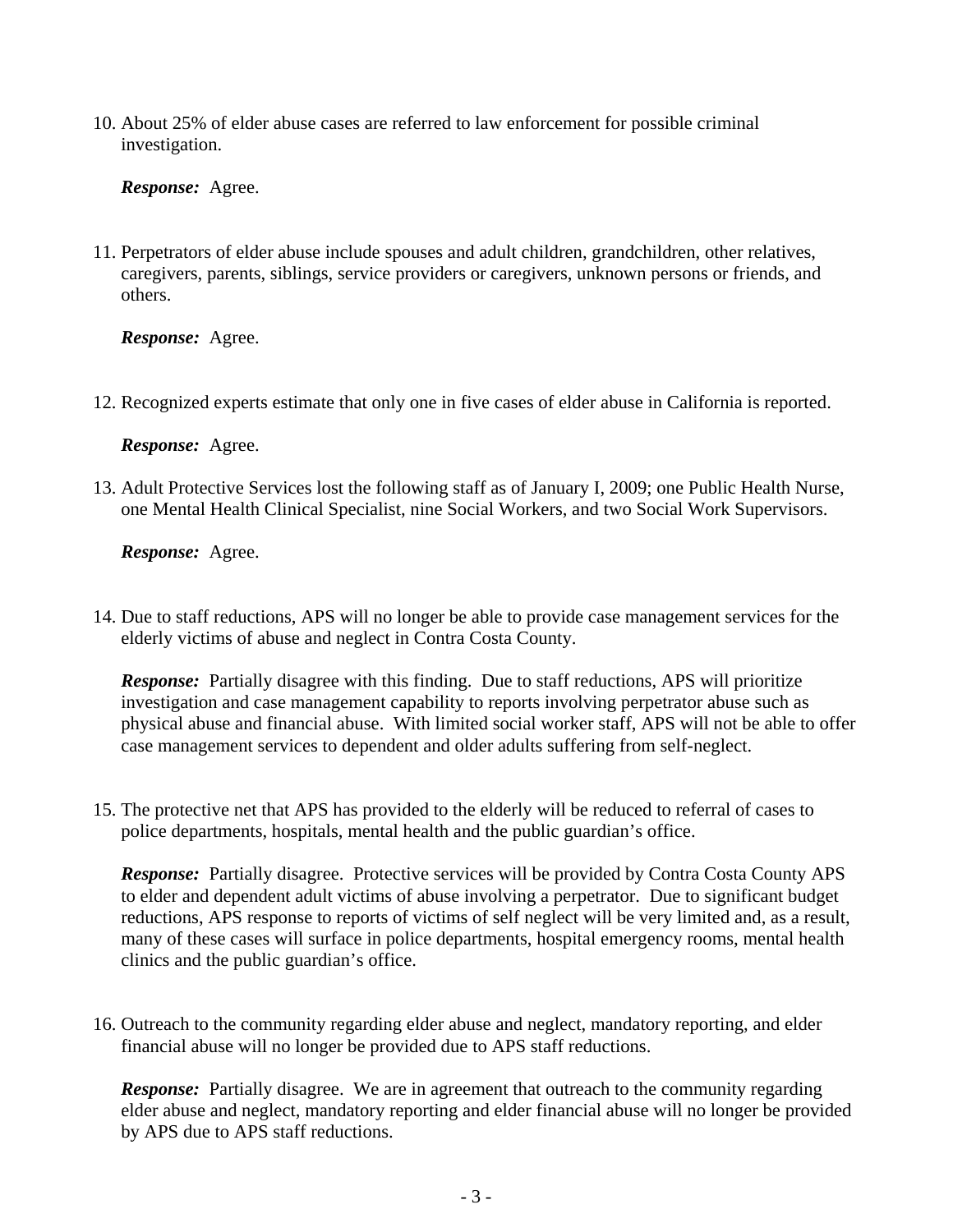However, there is a countywide effort to train volunteers to reach out to the community regarding elder financial abuse. A training of volunteers was held on April 9, 2009. Partners in this effort include: Contra Costa District Attorney, Area Agency on Aging, Advisory Council on Aging, JFK University Elder Law Clinic, Elder Financial Protection Network, California Department of Consumer Affairs, Contra Costa for Every Generation, Amazing Solutions Foundation, East County Senior Coalition, City of Richmond Commission on Aging.

17. The Contra Costa County Conservatorship/Guardianship (C/G) Program (which is within the Mental Health Division of the Department of Health Services), deals with elderly persons with and without dementia and dependent adults who need assistance in managing their financial affairs. Current referrals come primarily from APS, local hospitals, skilled nursing facilities, the courts, friends and family members.

*Response:* Agree.

18. California law (Probate Code Section 2920) specifies that, if a court order is issued requiring a conservator be appointed, and no one else is available, a Public Guardian shall be appointed.

*Response:* Agree.

19. Each case accepted by the C/G program requires consultation with, and the support of, legal counsel. Within the County Counsel's Department there is no designated attorney to serve the C/G Program.

*Response:* Disagree. The County Counsel's Office is available for consultation, representation and legal research upon request; however, neither the Welfare and Institutions Code nor the Probate Code contains a requirement legally obligating the C/G Program to consult with and obtain the support of legal counsel with respect to every case accepted. The County Counsel's Office currently has a deputy county counsel assigned as primary legal counsel to the C/G Program. Other deputies provide backup assistance as required and also assist in litigation matters on behalf of the C/G Program in Contra Costa County Superior Court. This arrangement ensures that legal counsel is available to assist the C/G Program when needed.

20. Ongoing probate conservatorship services to qualifying elderly persons, including money management services, are provided only as a last resort and only if a private or personal alternative is not available.

# *Response: Agree.*

21. Elderly persons without sufficient financial resources are not eligible for assistance from the existing C/G Program and ultimately get lost in the system.

*Response:* Disagree The majority of persons served are indigent/below the poverty line.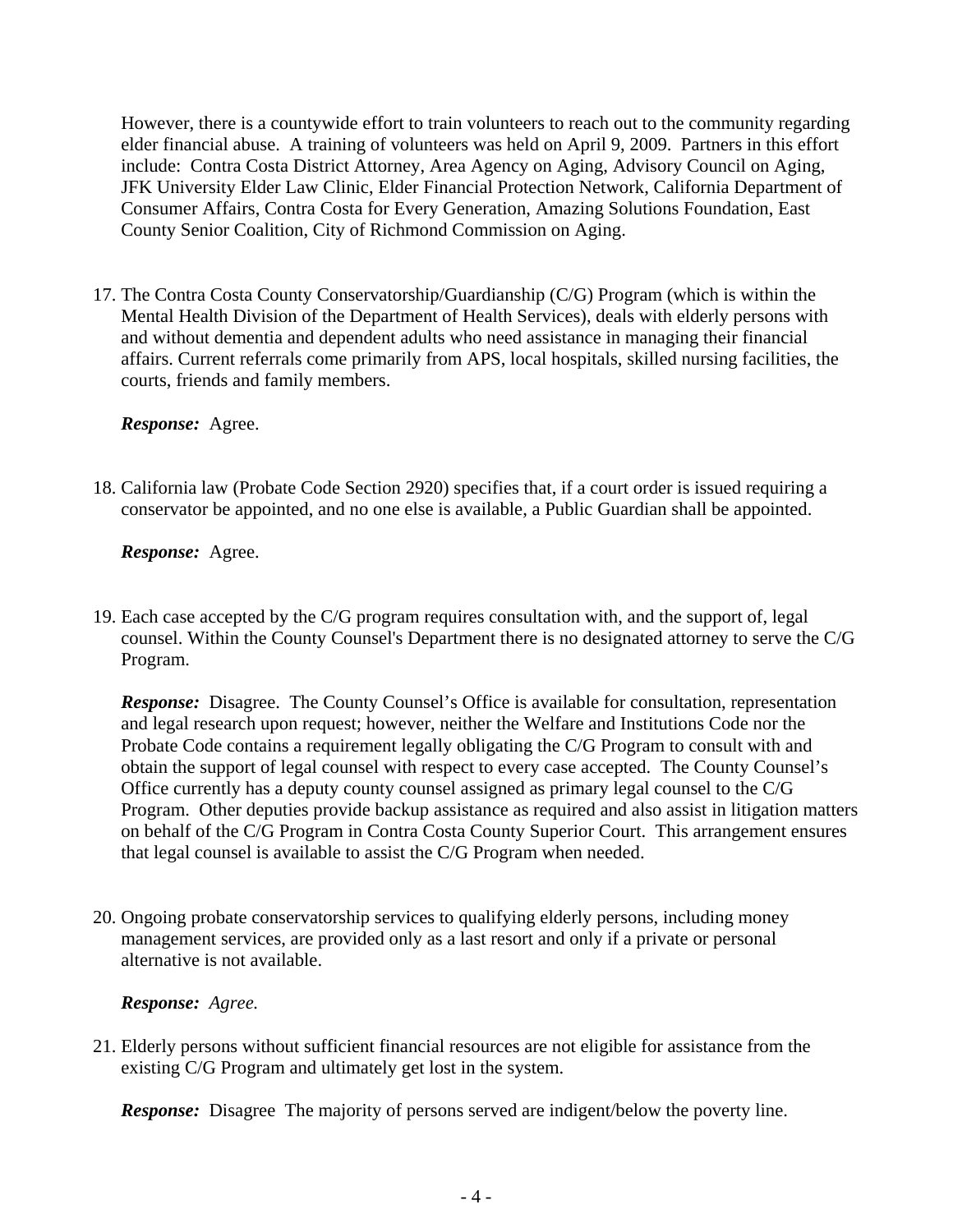22. The C/G Program currently manages with 20 staff members the funds (estates) of over 500 people who need money management and conservatorship services.

*Response:* Partially disagree. Case mangers assist in money management as well.

23. Of the 20 staff members, there are four designated probate conservators in the C/G Program to serve elderly people needing probate conservatorship services.

*Response:* Partially disagree. The program serves elderly **and** dependent persons. There is a Program Manager, a Supervisor who triages/assigns and diverts all cases, and a Properties Trust Officer that does primarily Probate work.

24. Due to the lack of designated staff, the legal needs of the *C/G* Program are not being met.

*Response:* Disagree. The Program is currently meeting its mandates as outlined in regulation. Staff and managers are being cross trained to create redundancies in the unit.

### RECOMMENDATIONS:

The County Shall:

1. Either: (a) Obtain from the State a waiver of its mandate to provide adequate resources to Adult Protective Services and the C/G Program, or (h) Obtain from the State adequate funding to pay for the required services, or (c) Choose to adequately fund the appropriate agencies providing the required services.

**Response:** The recommendation will not be implemented because it is not reasonable. The State does not adequately fund APS. There is currently no mechanism to obtain a waiver from the State to provide adequate resources for APS. The county does not have adequate funds to enhance APS.

2. Designate a specific legal support person(s)in the County Counsel's office to assist the C/G Program to provide legal advise, representation and research requirements.

*Response:* The recommendation has already been implemented. The County Counsel's Office currently has a deputy county counsel assigned to the C/G Program.

3. Develop realistic long term solutions to determine which services could be enhanced with restructuring.